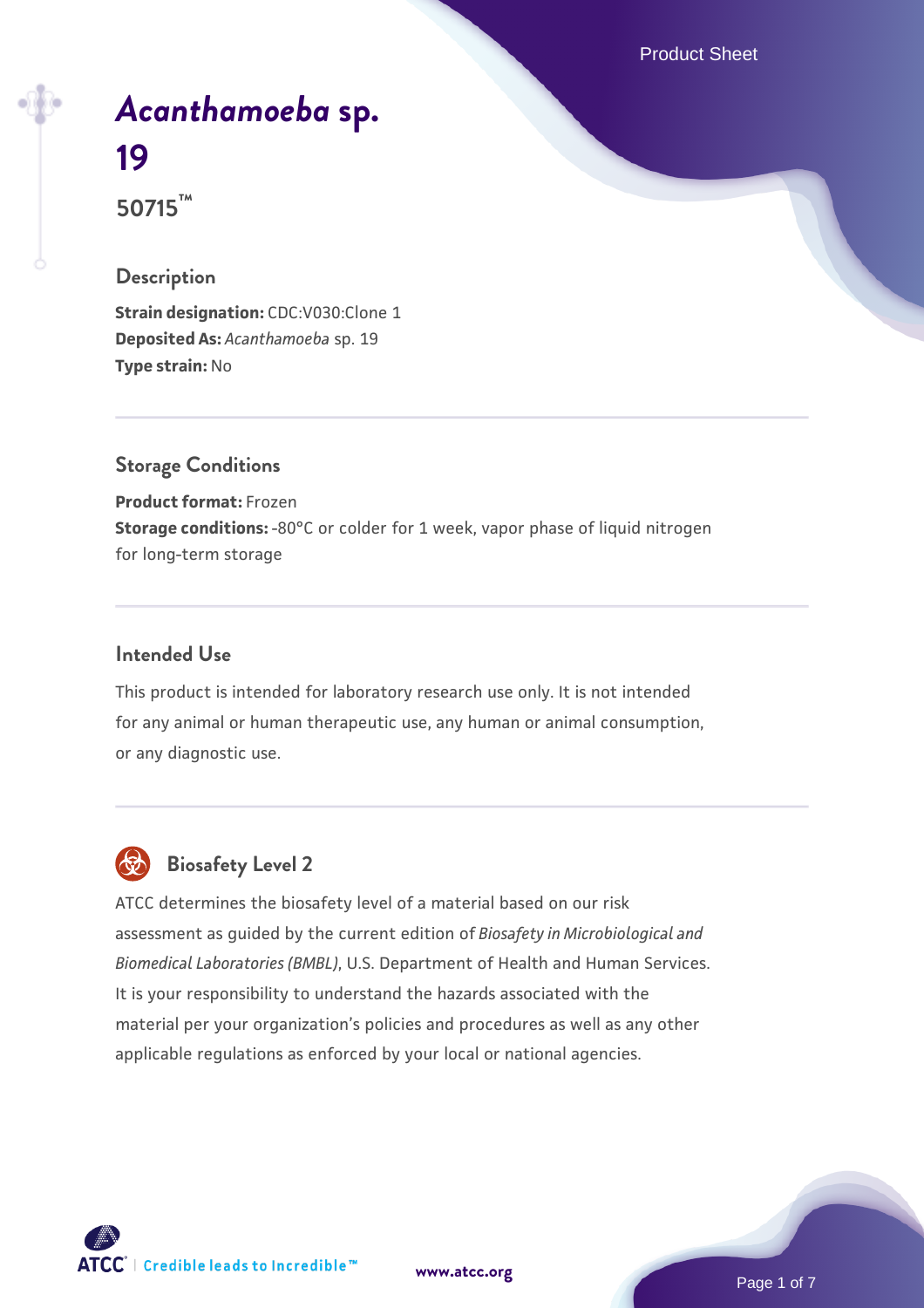#### *[Acanthamoeba](https://www.atcc.org/products/50715)* **[sp. 19](https://www.atcc.org/products/50715)** Product Sheet **50715**

ATCC highly recommends that appropriate personal protective equipment is always used when handling vials. For cultures that require storage in liquid nitrogen, it is important to note that some vials may leak when submersed in liquid nitrogen and will slowly fill with liquid nitrogen. Upon thawing, the conversion of the liquid nitrogen back to its gas phase may result in the vial exploding or blowing off its cap with dangerous force creating flying debris. Unless necessary, ATCC recommends that these cultures be stored in the vapor phase of liquid nitrogen rather than submersed in liquid nitrogen.

## **Certificate of Analysis**

For batch-specific test results, refer to the applicable certificate of analysis that can be found at www.atcc.org.

## **Growth Conditions**

**Medium:**  [ATCC Medium 712: PYG w/ Additives](https://www.atcc.org/-/media/product-assets/documents/microbial-media-formulations/7/1/2/atcc-medium-712.pdf?rev=7a3975f3ced8477999762ca76164fb74) **Instructions for complete medium:** ATCC Medium 712 **Temperature:** 25°C **Culture system:** Axenic

## **Handling Procedures**

## **Storage and Culture Initiation**

Frozen ampules packed in dry ice should either be thawed immediately or stored in liquid nitrogen. If liquid nitrogen storage facilities are not available, frozen ampoules may be stored at or below -70°C for approximately one



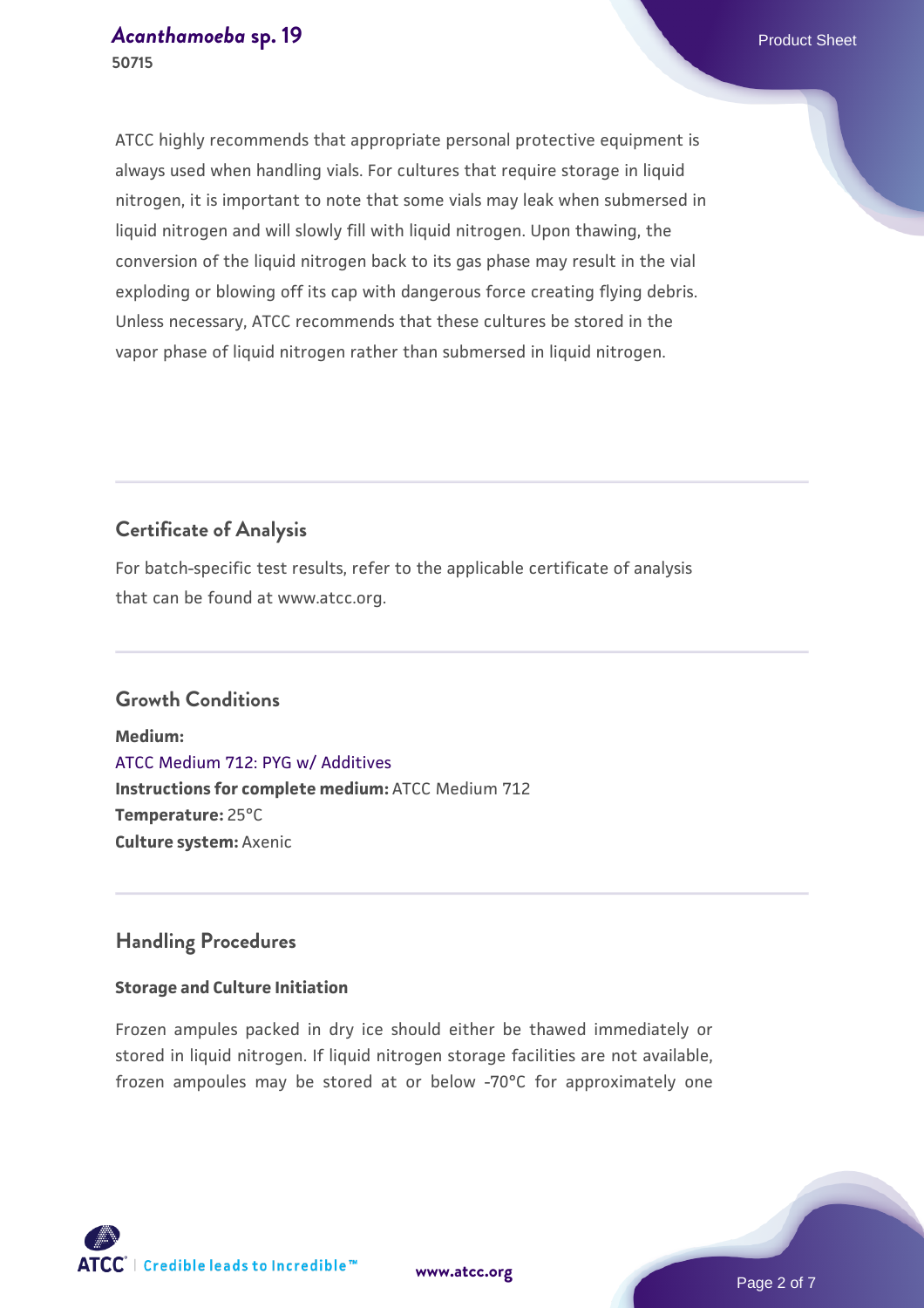## *[Acanthamoeba](https://www.atcc.org/products/50715)* **[sp. 19](https://www.atcc.org/products/50715)** Product Sheet

**50715**

week. **Do not under any circumstance store frozen ampules at refrigerator freezer temperatures (generally -20°C).** Storage of frozen material at this temperature will result in the death of the culture.

- 1. To thaw a frozen ampule, place it in a 35°C water bath such that the lip  $\;$ of the ampule remains above the water line. Thawing time is approximately 2 to 3 minutes. Do not agitate the ampule. Do not leave ampule in water bath after thawed.
- 2. Immediately after thawing, aseptically transfer contents to a T-25 tissue culture flask or 16 x 125 mm plastic test tube containing 5 ml ATCC Medium 712.
- 3. Screw the cap on tightly and incubate the tube or flask at 25°c.

#### **Culture maintenance:**

- When the culture is at or near peak density, vigorously agitate the 1. culture.
- 2. Transfer approximately 0.25 ml to a fresh tube or flask containing 5 ml of fresh ATCC medium 712.
- 3. Screw the caps on tightly and incubate at 25°C (incubate test tubes at a 15° horizontal slant).
- The amoebae will form an almost continuous sheet of cells on the 4. bottom surface of the flask or test tube. Repeat steps 1-3 at 10-14 d intervals.

#### **Cryopreservation:**

- 1. To achieve the best results set up cultures with several different inocula (e.g. 0.25 ml, 0.5 ml, 1.0 ml). Harvest cultures and pool when the culture that received the lowest inoculum is at or near peak density.
- 2. If the cell concentration exceeds the required level do not centrifuge, but adjust the concentration to between 2 x  $10^6$  and 2 x  $10^7$ cysts/ml with fresh medium. If the concentration is too low, centrifuge at 600 x g for 5 min and resuspend the pellet in the volume of fresh medium required to yield the desired concentration.
- While cells are centrifuging prepare a 15% (v/v) solution of sterile 3. DMSO as follows: Add the required volume of DMSO to a glass screwcapped test tube and place it in an ice bath. Allow the DMSO to solidify. Add the required volume of refrigerated medium. Dissolve the DMSO by inverting the tube several times.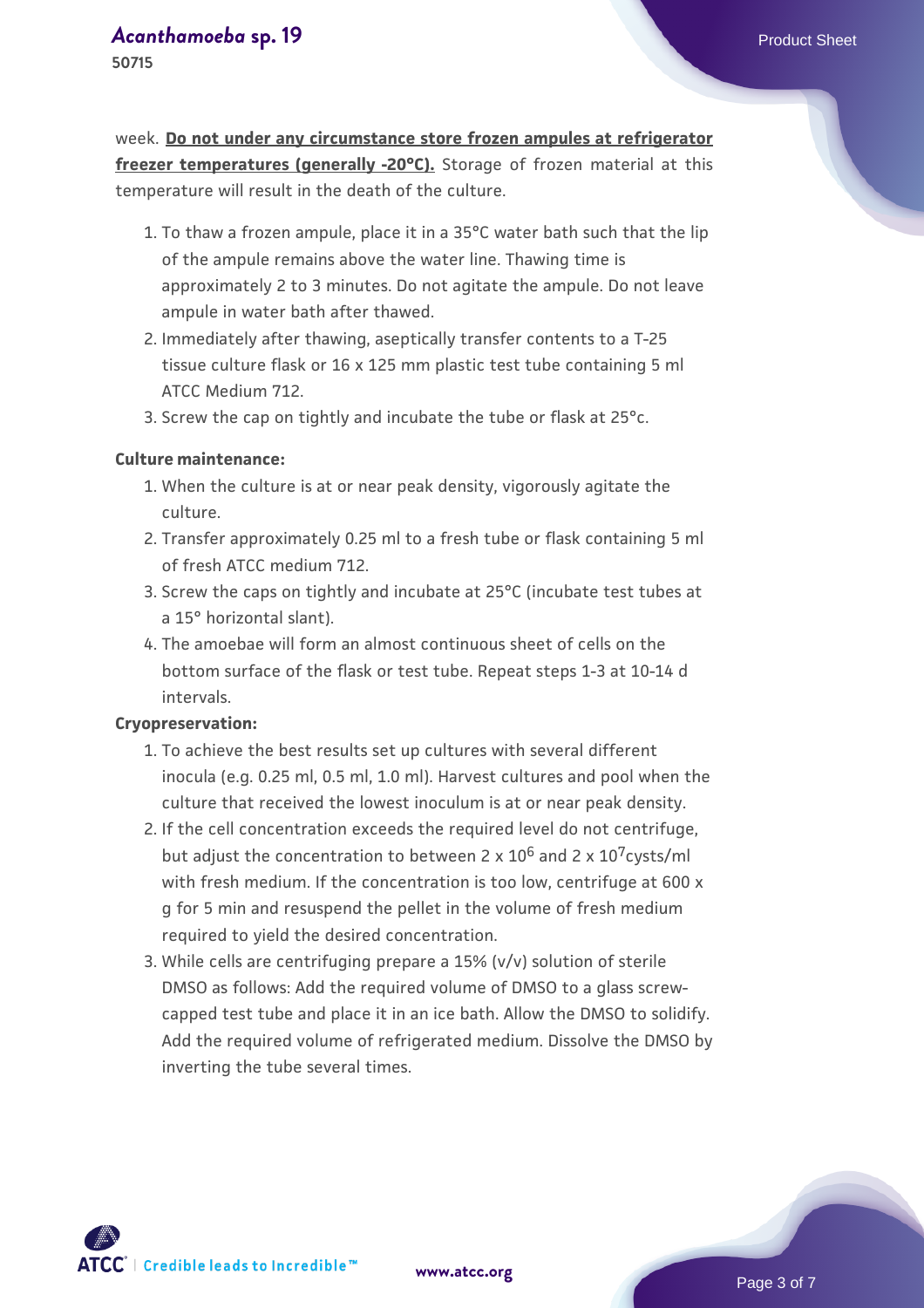**50715**

\*NOTE: If the DMSO solution is not prepared on ice, an exothermic reaction will occur that may precipitate certain components of the medium.

- 4. Mix the cell preparation and the DMSO in equal portions. Thus, the final concentration will be between  $10^6$  and  $10^7$  cells/ml and 7.5% (v/v) DMSO. The time from the mixing of the cell preparation and DMSO stock solution before the freezing process is begun should be no less than 15 min and no longer than 30 min.
- 5. Dispense in 0.5 ml aliquots into 1.0 2.0 ml sterile plastic screw-capped cryules (special plastic vials for cryopreservation).
- 6. Place the vials in a controlled rate freezing unit. From room temperature cool at -1°C/min to -40°C. If the freezing unit can compensate for the heat of fusion, maintain rate at -1°C/min through the heat of fusion. At -40°C plunge into liquid nitrogen. Alternatively, place the vials in a Nalgene 1°C freezing apparatus. Place the apparatus at -80°C for 1.5 to 2 hours and then plunge ampules into liquid nitrogen. (The cooling rate in this apparatus is approximately -1°C/min.)
- The frozen preparations are stored in either the vapor or liquid phase 7. of a nitrogen freezer.
- To establish a culture from the frozen state place an ampule in a water 8. bath set at 35°C (2-3 min). Immerse the vial just sufficient to cover the frozen material. Do not agitate the vial.
- 9. Immediately after thawing, aseptically remove the contents of the ampule and inoculate into 5 ml of fresh ATCC medium 712 in a T-25 tissue culture flask or plastic 16 x 125 mm screw-capped test tube. Incubate at 25°C.

## **Material Citation**

If use of this material results in a scientific publication, please cite the material in the following manner: *Acanthamoeba* sp. 19 (ATCC 50715)

## **References**

References and other information relating to this material are available at

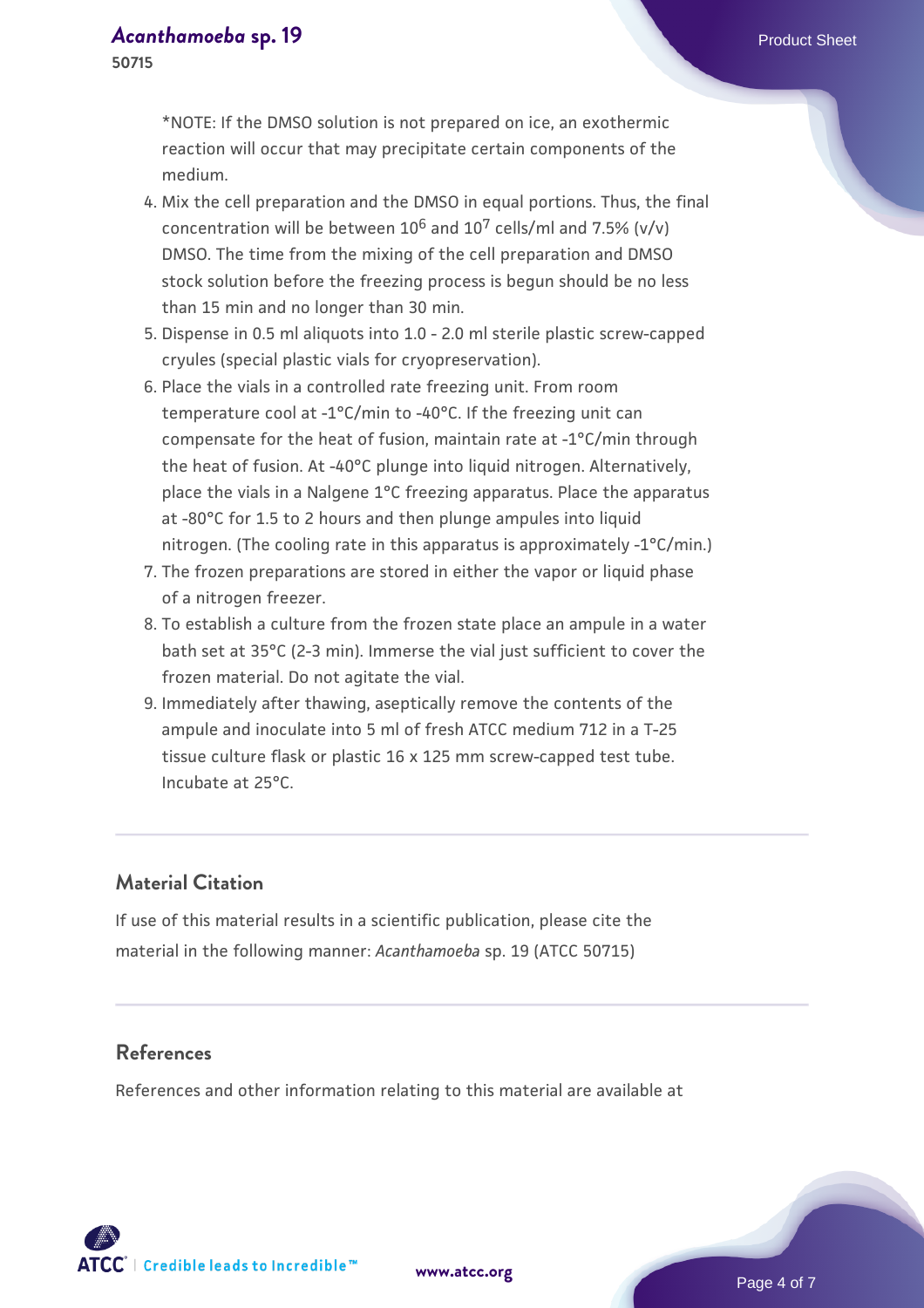# *[Acanthamoeba](https://www.atcc.org/products/50715)* **[sp. 19](https://www.atcc.org/products/50715)** Product Sheet

**50715**

www.atcc.org.

### **Warranty**

The product is provided 'AS IS' and the viability of ATCC® products is warranted for 30 days from the date of shipment, provided that the customer has stored and handled the product according to the information included on the product information sheet, website, and Certificate of Analysis. For living cultures, ATCC lists the media formulation and reagents that have been found to be effective for the product. While other unspecified media and reagents may also produce satisfactory results, a change in the ATCC and/or depositor-recommended protocols may affect the recovery, growth, and/or function of the product. If an alternative medium formulation or reagent is used, the ATCC warranty for viability is no longer valid. Except as expressly set forth herein, no other warranties of any kind are provided, express or implied, including, but not limited to, any implied warranties of merchantability, fitness for a particular purpose, manufacture according to cGMP standards, typicality, safety, accuracy, and/or noninfringement.

## **Disclaimers**

This product is intended for laboratory research use only. It is not intended for any animal or human therapeutic use, any human or animal consumption, or any diagnostic use. Any proposed commercial use is prohibited without a license from ATCC.

While ATCC uses reasonable efforts to include accurate and up-to-date information on this product sheet, ATCC makes no warranties or representations as to its accuracy. Citations from scientific literature and patents are provided for informational purposes only. ATCC does not warrant that such information has been confirmed to be accurate or complete and



**[www.atcc.org](http://www.atcc.org)**

Page 5 of 7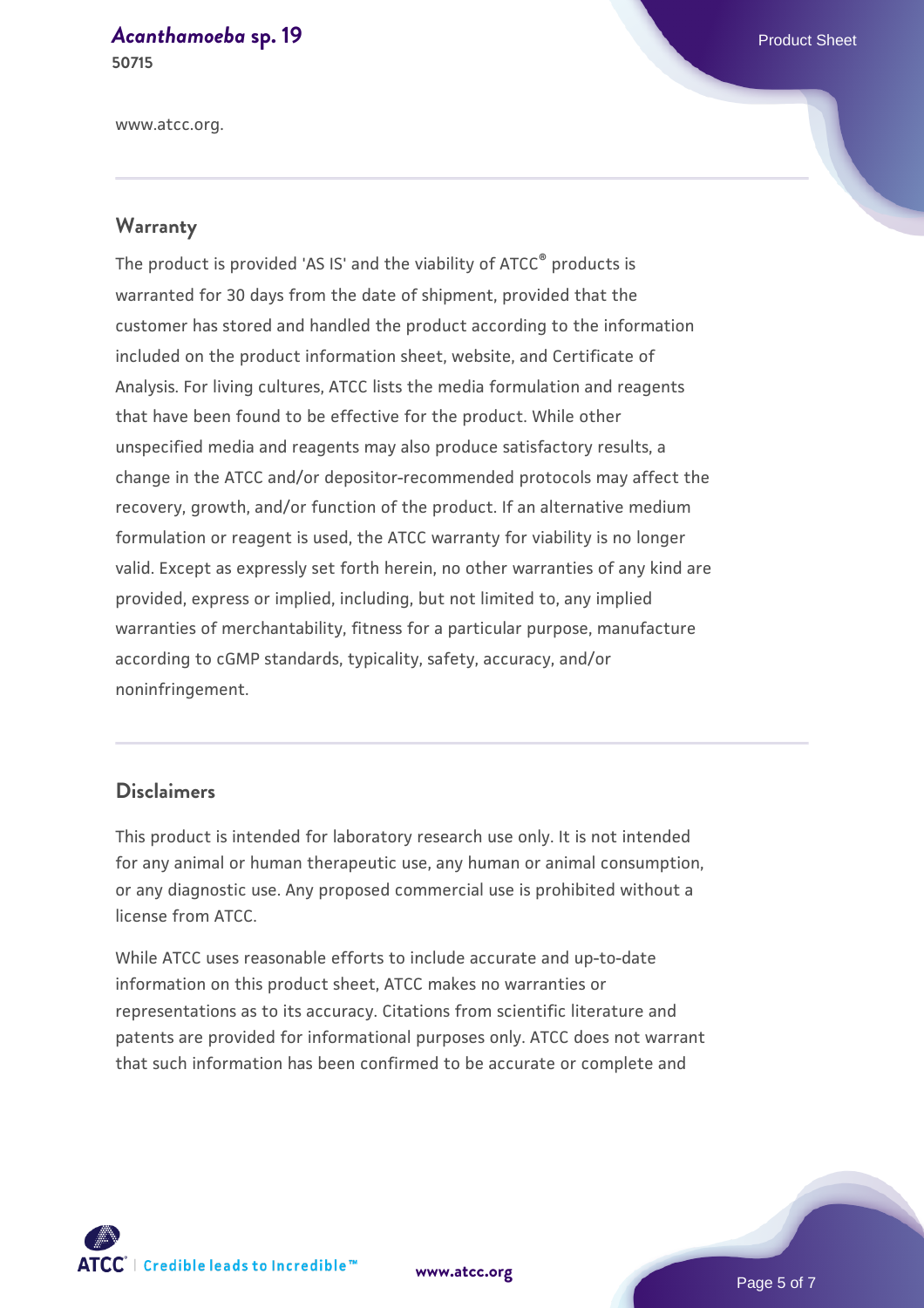the customer bears the sole responsibility of confirming the accuracy and completeness of any such information.

This product is sent on the condition that the customer is responsible for and assumes all risk and responsibility in connection with the receipt, handling, storage, disposal, and use of the ATCC product including without limitation taking all appropriate safety and handling precautions to minimize health or environmental risk. As a condition of receiving the material, the customer agrees that any activity undertaken with the ATCC product and any progeny or modifications will be conducted in compliance with all applicable laws, regulations, and guidelines. This product is provided 'AS IS' with no representations or warranties whatsoever except as expressly set forth herein and in no event shall ATCC, its parents, subsidiaries, directors, officers, agents, employees, assigns, successors, and affiliates be liable for indirect, special, incidental, or consequential damages of any kind in connection with or arising out of the customer's use of the product. While reasonable effort is made to ensure authenticity and reliability of materials on deposit, ATCC is not liable for damages arising from the misidentification or misrepresentation of such materials.

Please see the material transfer agreement (MTA) for further details regarding the use of this product. The MTA is available at www.atcc.org.

## **Copyright and Trademark Information**

© ATCC 2021. All rights reserved. ATCC is a registered trademark of the American Type Culture Collection.

#### **Revision**

This information on this document was last updated on 2021-05-19

## **Contact Information**



**[www.atcc.org](http://www.atcc.org)**